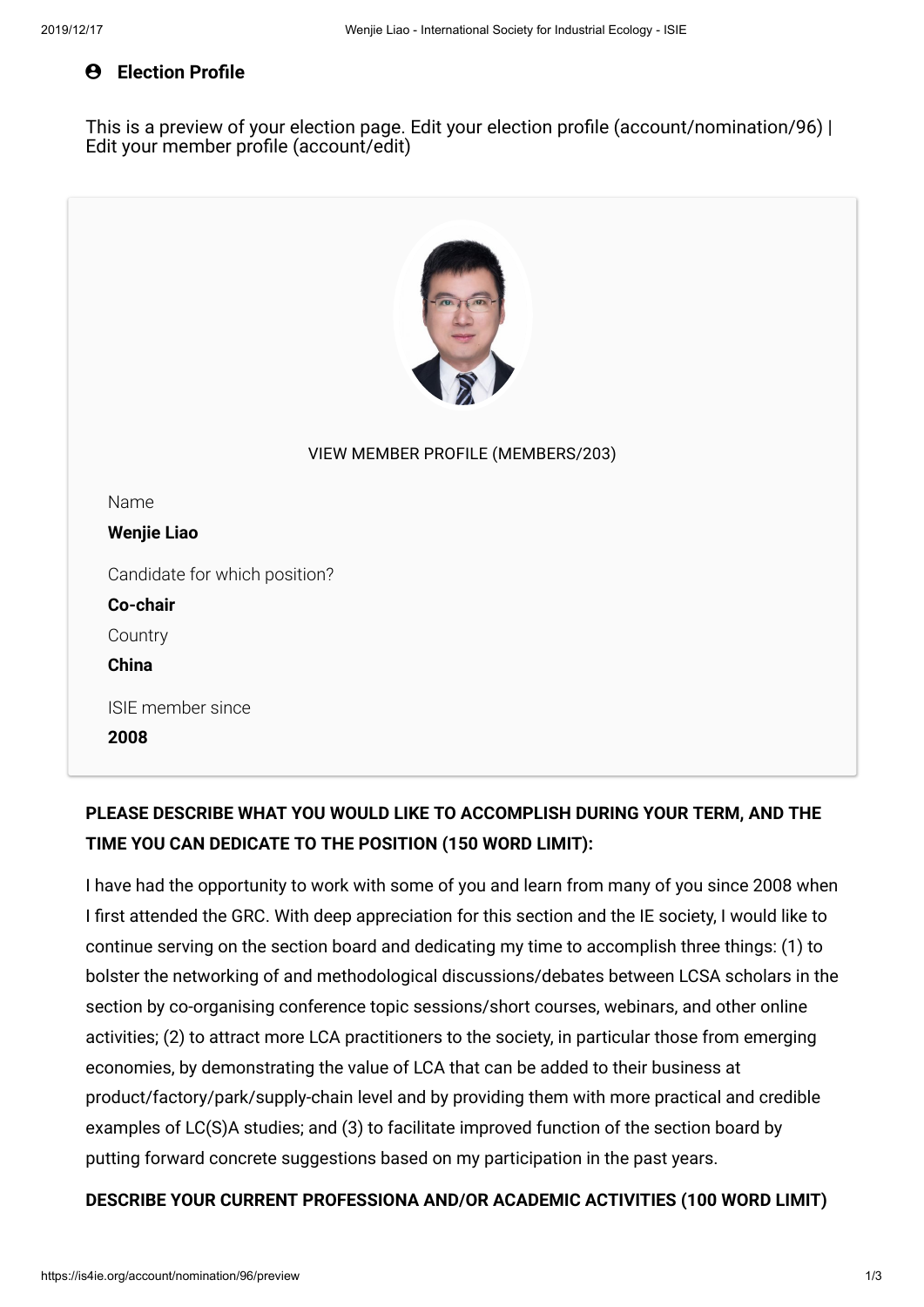Since 2015, I have worked with the Institute of New Energy and Low-Carbon Technology of Sichuan University (Chengdu, China) as an associate professor. My current academic and professional activities involve three main strands: (1) application of the LC(S)A method to emerging energy/environmental/chemical technologies, with addressed data discrepancy between different maturity levels and uncertainty evaluation; (2) R&D of LCA database and software tools, aiming at providing technical support for the implementation of life cycle-related policies in China; and (3) analysis of environmental and energy policies about the green development strategy.

## **LIST PREVIOUS PROFESSIONAL AND/OR ACADEMIC POSITIONS (100 WORD LIMIT)**

- Marie Curie/AgreenSkills Postdoctoral Fellow, UMR 1069 SAS, French National Institute for Agricultural Research, France, 2013-2015
- Consultant, Institute for Peace and Sustainability, United Nations University, 2012
- Researcher, Institute of Environmental Sciences (CML), Leiden University, the Netherlands, 2012

#### **EDUCATION**

- Diploma in Economics and Public Policy, Oxford University, UK, 2016
- PhD, Environmental Science, Leiden University, the Netherlands, 2012
- MSc, Environmental Engineering, Sichuan University, China, 2007
- BSc, Environmental Engineering, Sichuan University, China & University of Washington, USA, 2004

## **AWARDS/MERITS**

- Sichuan Provincial Academic and Technical Leader ‐ Reserve Candidate, Sichuan Provincial Human Resources and Social Security Department, 2018
- Marie Curie/AgreenSkills Fellowship, INRA and European Commission Marie Curie Actions, 2013-2015

#### **REPRESENTATIVE PUBLICATIONS**

- Zhang, J., Wang, H., Liao, W., 2018. Calculation method for product life-cycle water availability footprint. *Res Environ Sci* 31(5): 967-974.
- Mo, C., Liao, W., Liang, B., Li, C., Yue, H., Xie, H., 2017. Life-cycle greenhouse gas emissions and cost of potassium extraction and CO $_2$  mineralization via K-feldspar $-$ industrial solid waste calcination. *CIESC Journal* 68(6):2501-2509.
- Feng, L., Liao, W., 2016. Legislation, plans, and policies for prevention and control of air pollution in China: Achievements, challenges, and improvements. *J Clean Prod* 112, 1549- 1558*.*
- Liao, W., van der Werf, H. M. G., Salmon-Monviola, J., 2015. Improved environmental life cycle assessment of crop production at the catchment scale via a process-based nitrogen simulation model. *Environ Sci Technol* 49(18), 10790-10796.